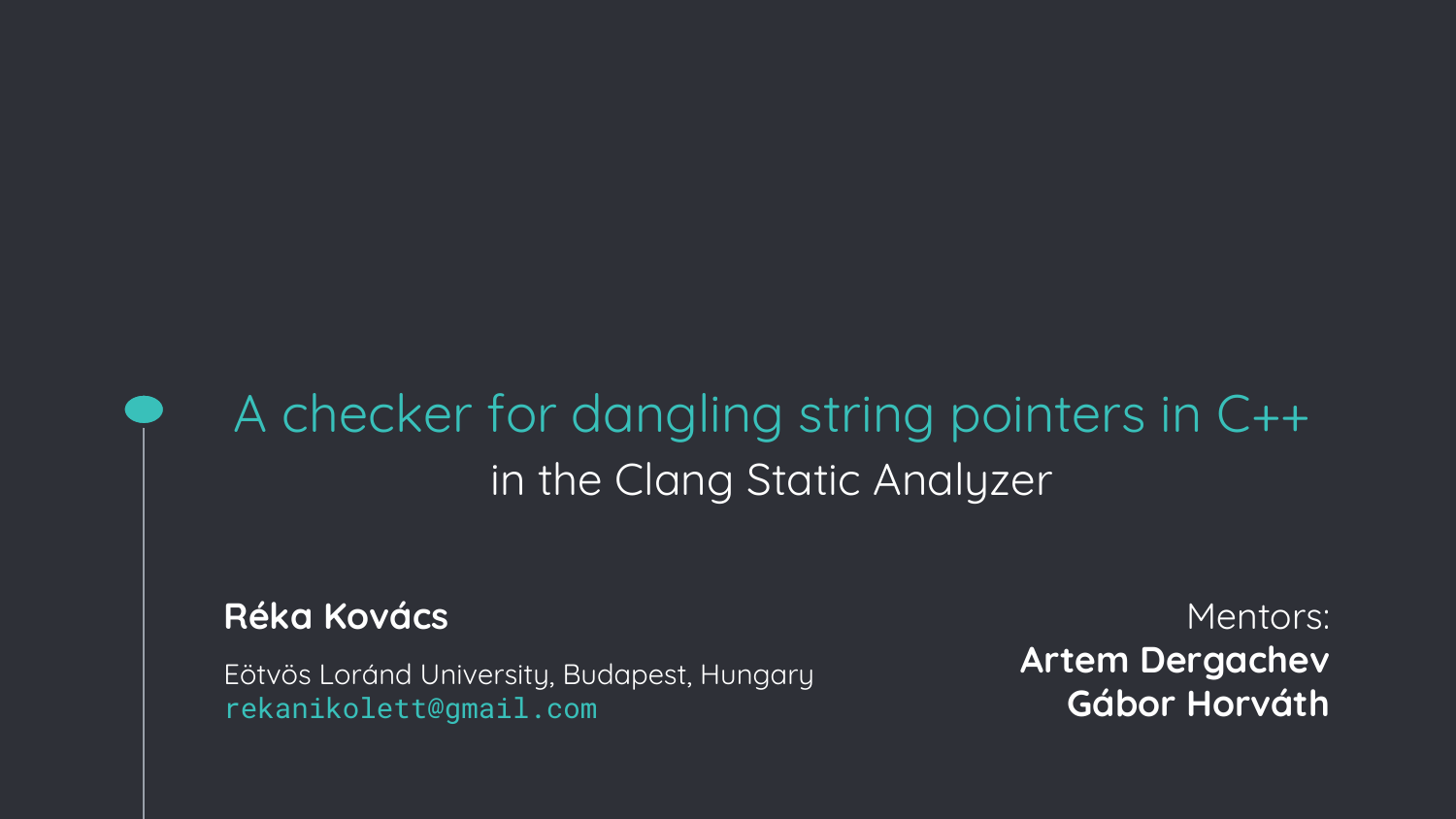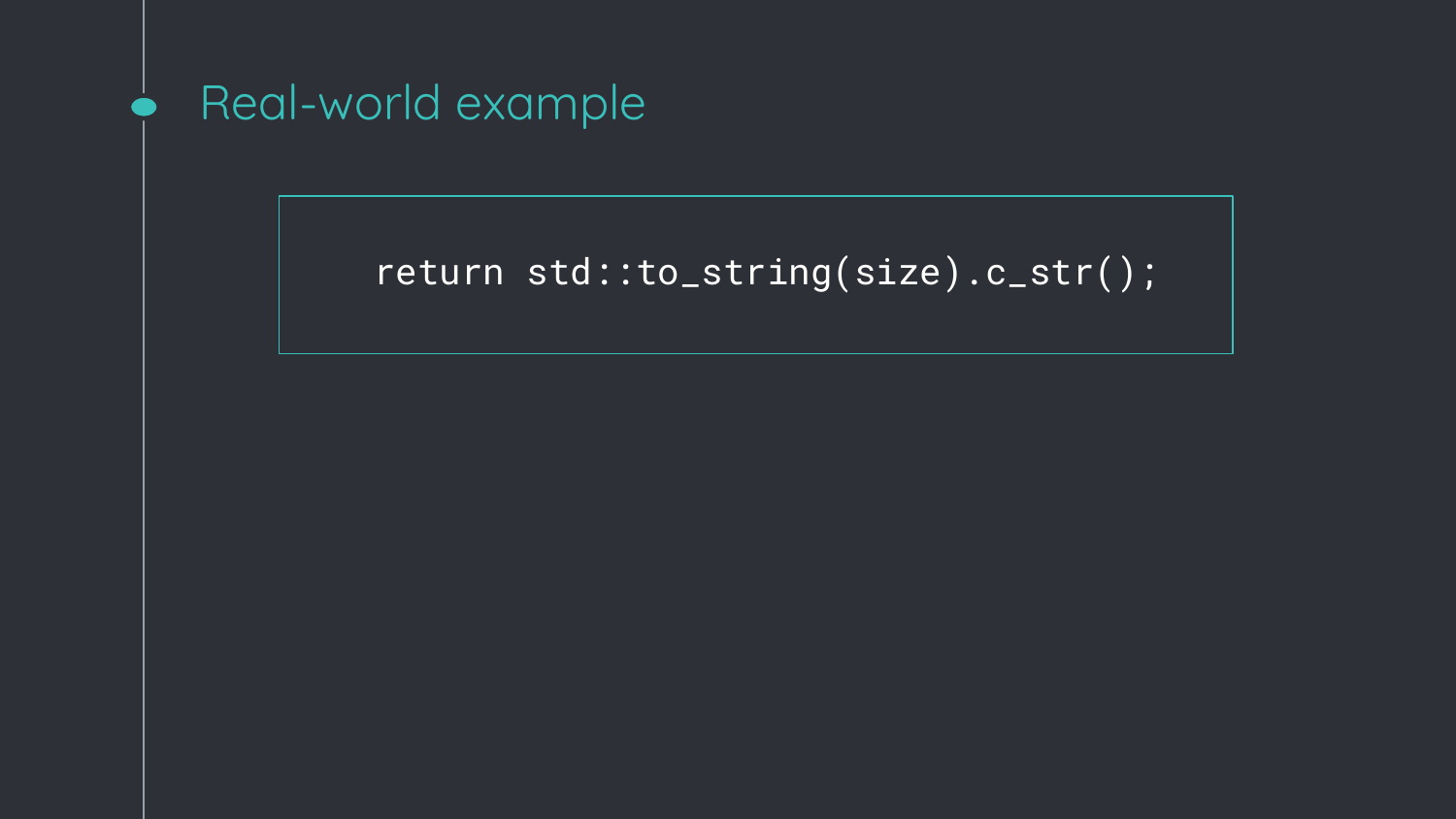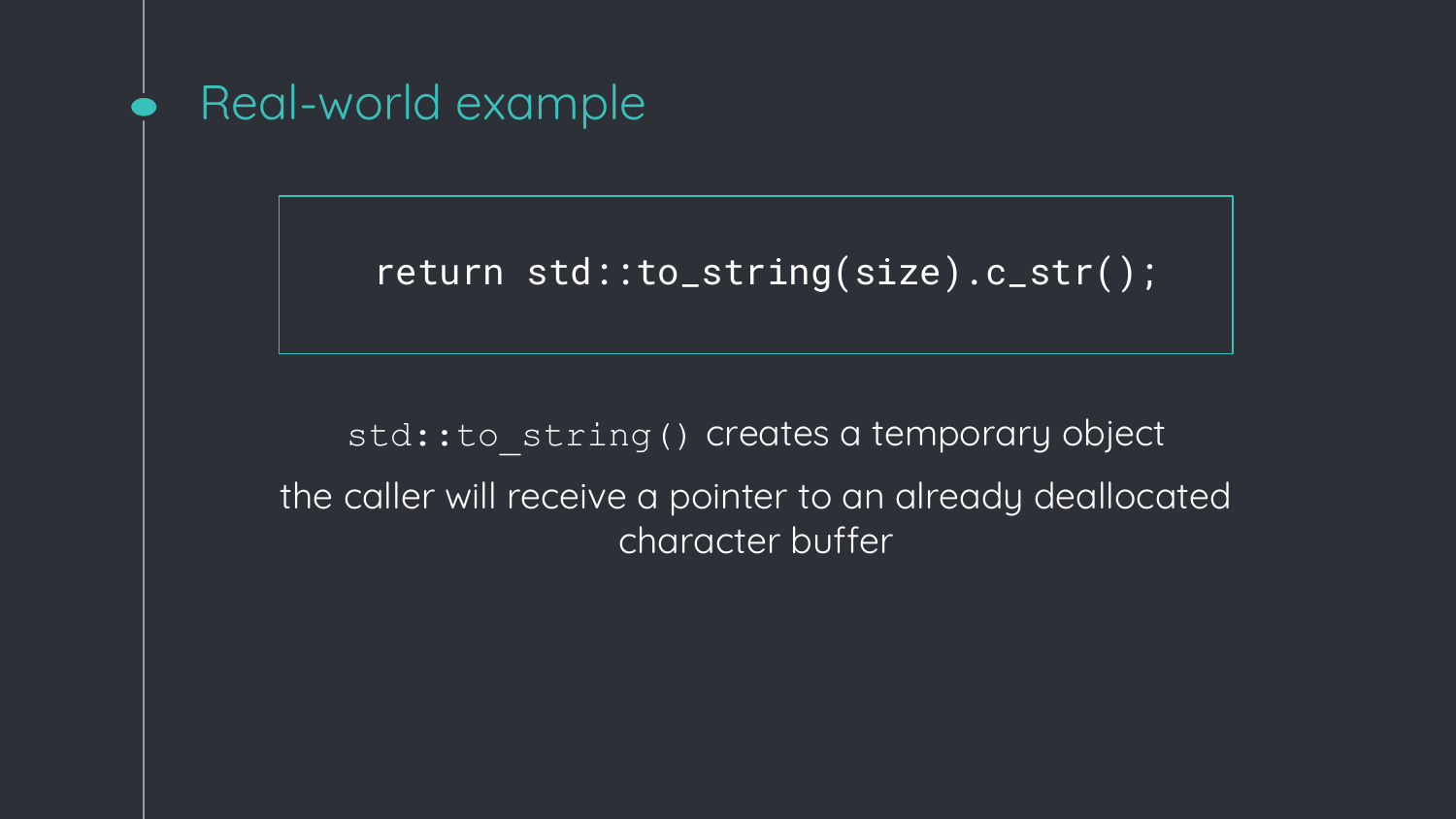

found code like this in popular open-source projects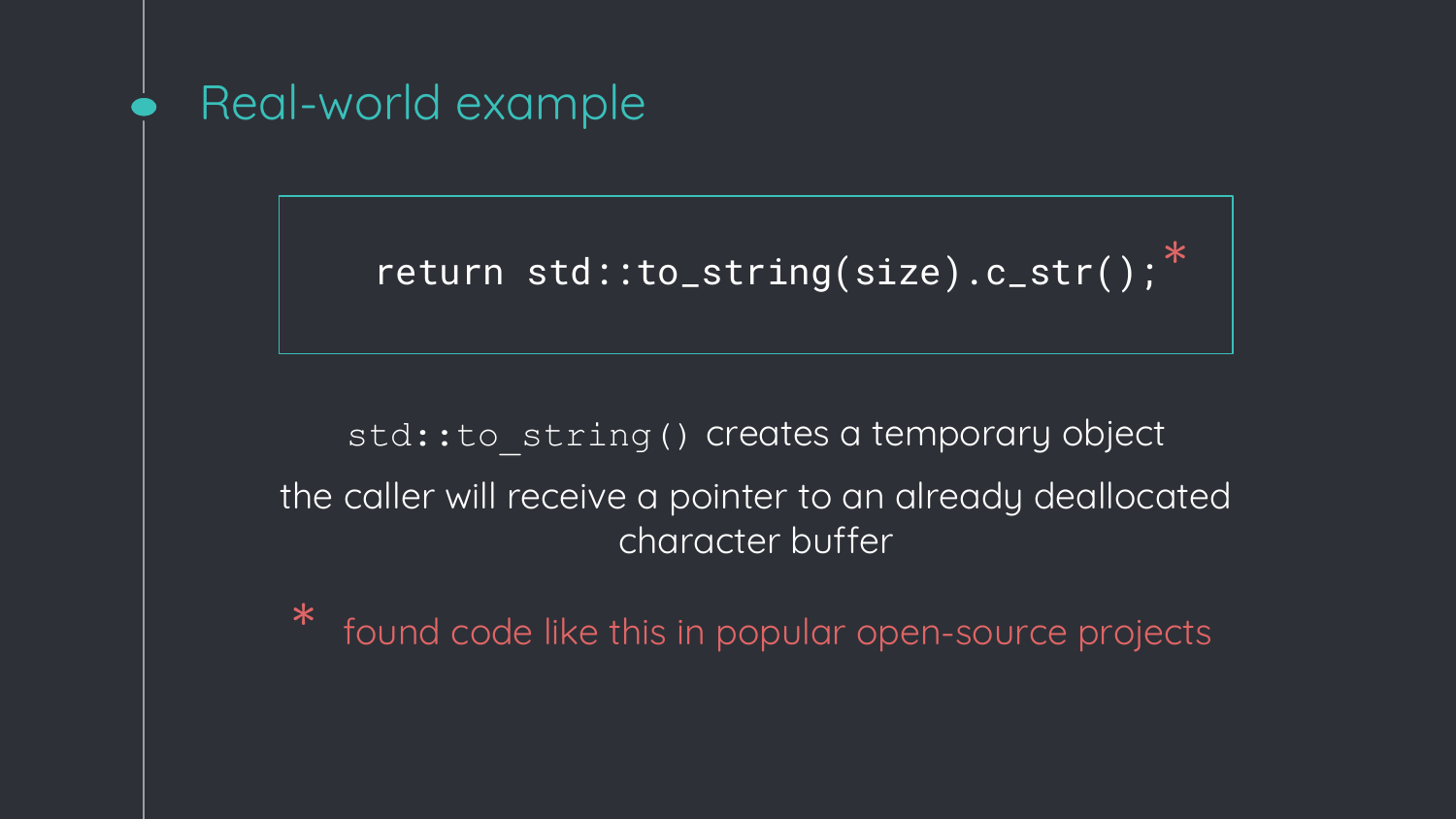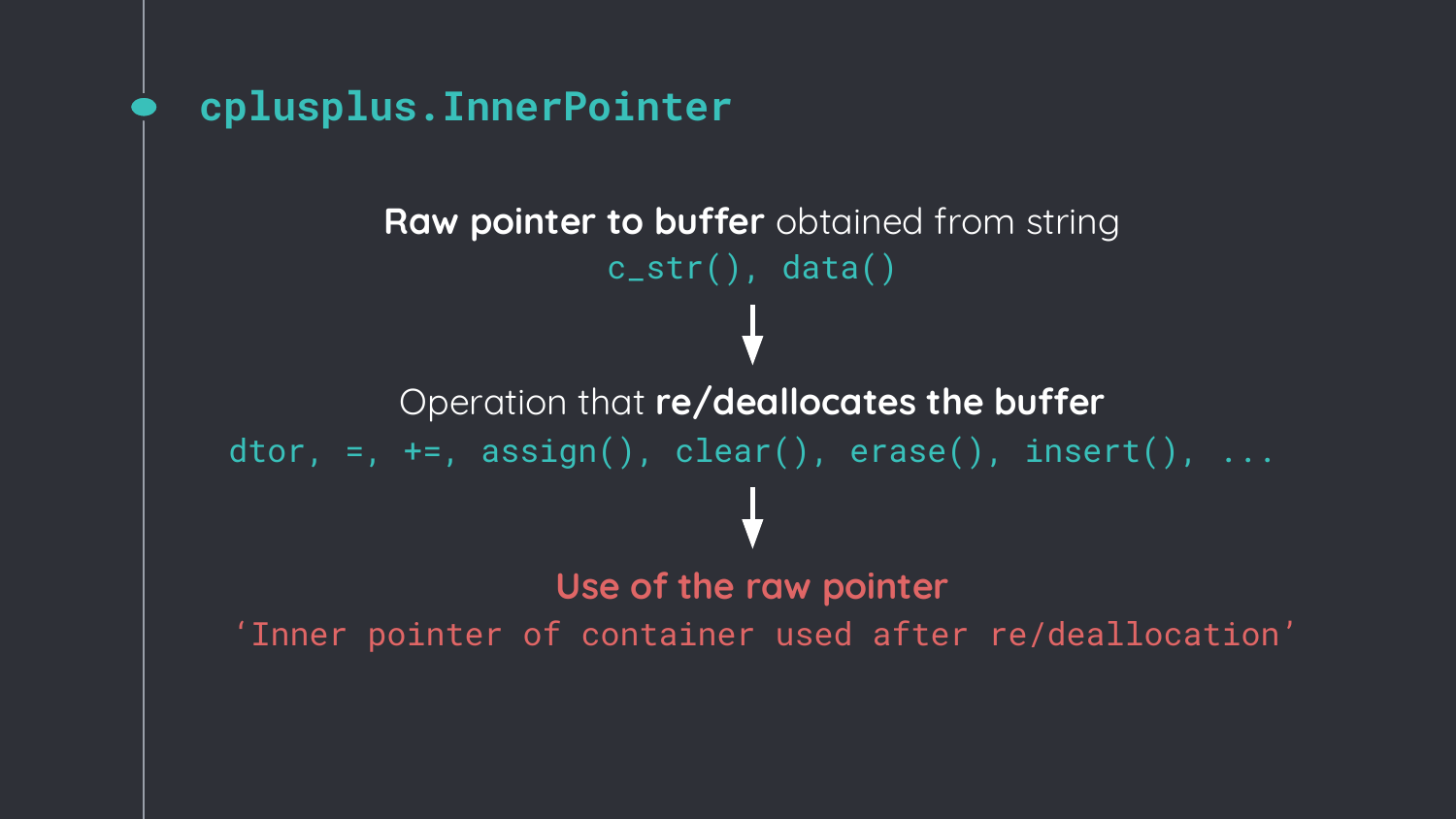Evaluated on a couple of open-source projects (+ dependencies): Bitcoin, Ceph, Harfbuzz, ICU, LibreOffice, LLVM, qBittorrent

Found **3 true positives** in Ceph, GPGME and Facebook's RocksDB Reported & fixed within a day

Found **0 false positives** in these projects! Please try it out and give feedback!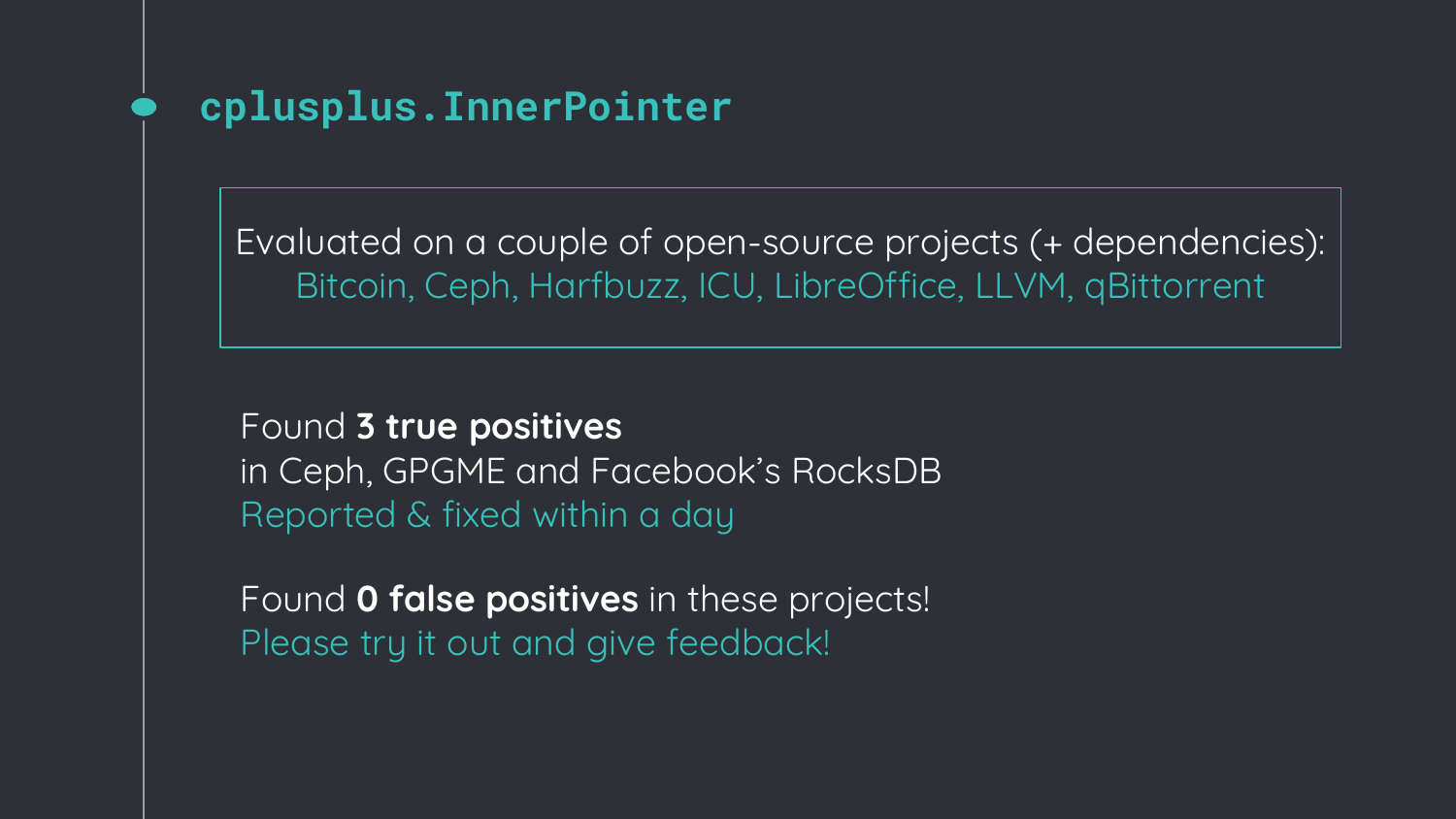

other STL / non-STL containers

## std::string\_view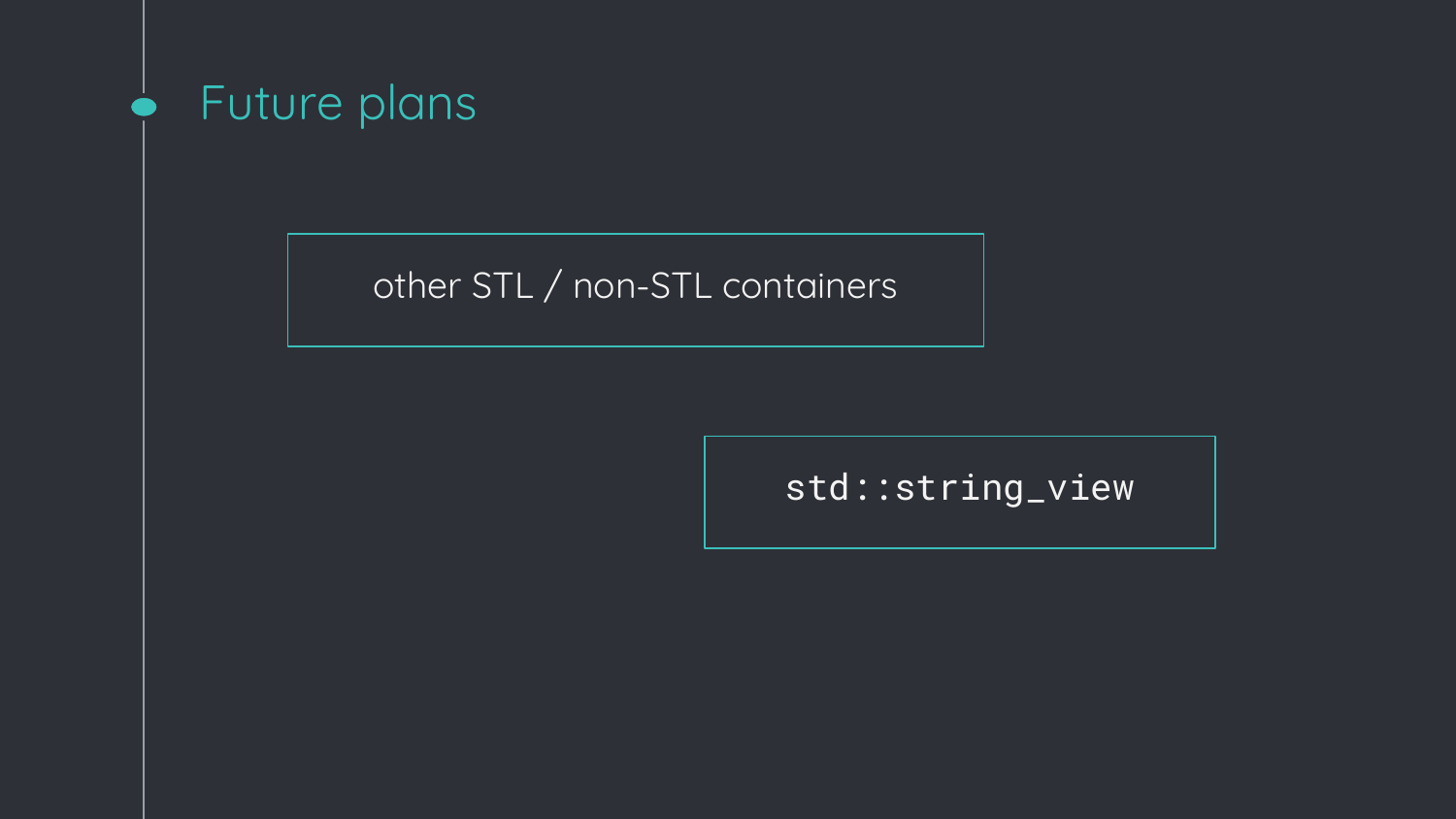